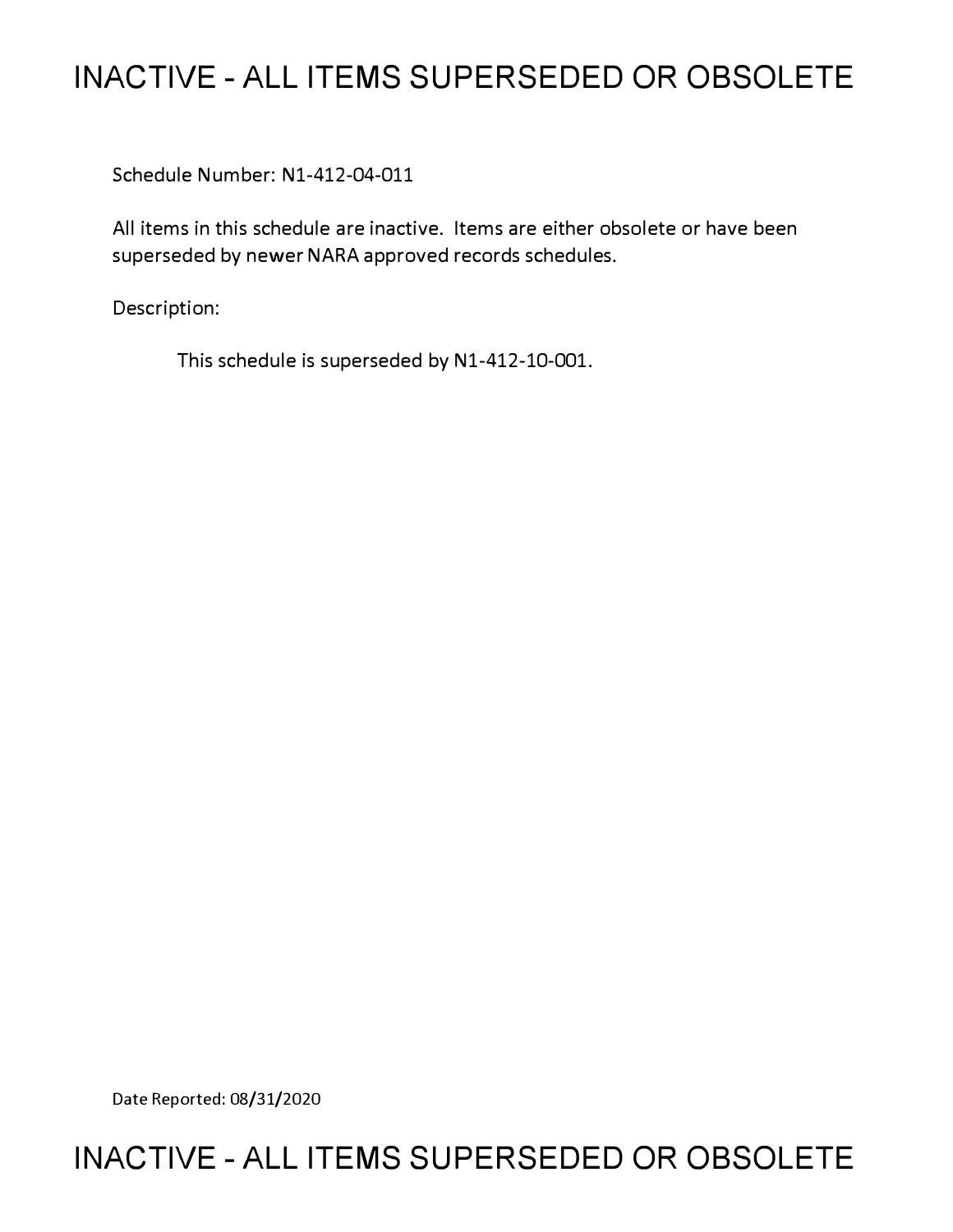|                                                                                                                                                                                                                                                                                                                                                                                                                                                                             |                 |                                                                                                                                                                                                                         | NWML.                           |
|-----------------------------------------------------------------------------------------------------------------------------------------------------------------------------------------------------------------------------------------------------------------------------------------------------------------------------------------------------------------------------------------------------------------------------------------------------------------------------|-----------------|-------------------------------------------------------------------------------------------------------------------------------------------------------------------------------------------------------------------------|---------------------------------|
| <b>REQUEST FOR RECORDS DISPOSITION AUTHORITY</b>                                                                                                                                                                                                                                                                                                                                                                                                                            |                 | <b>LEAVE BLANK (NARA use only)</b>                                                                                                                                                                                      |                                 |
|                                                                                                                                                                                                                                                                                                                                                                                                                                                                             |                 | <b>JOB NUMBER</b>                                                                                                                                                                                                       |                                 |
| (See Instructions on reverse)                                                                                                                                                                                                                                                                                                                                                                                                                                               |                 | $201 - 412 - 04 - 11$<br>DATE RECEIVED                                                                                                                                                                                  |                                 |
| TO: NATIONAL ARCHIVES and RECORDS ADMINISTRATION (NIR)                                                                                                                                                                                                                                                                                                                                                                                                                      |                 |                                                                                                                                                                                                                         |                                 |
| WASHINGTON, DC 20408                                                                                                                                                                                                                                                                                                                                                                                                                                                        |                 | $7 - 20 - 2004$                                                                                                                                                                                                         |                                 |
| 1. FROM (Agency or establishment)                                                                                                                                                                                                                                                                                                                                                                                                                                           |                 | NOTIFICATION TO AGENCY                                                                                                                                                                                                  |                                 |
| U. S. Environmental Protection Agency                                                                                                                                                                                                                                                                                                                                                                                                                                       |                 |                                                                                                                                                                                                                         |                                 |
| <b>2. MAJOR SUBDIVISION</b><br>Office of Environmental Information                                                                                                                                                                                                                                                                                                                                                                                                          |                 | In accordance with the provisions of 44<br>U.S.C. 3303a the disposition request,<br>including amendments, is approved except<br>for items that may be marked "disposition<br>not approved" or "withdrawn" in column 10. |                                 |
|                                                                                                                                                                                                                                                                                                                                                                                                                                                                             |                 |                                                                                                                                                                                                                         |                                 |
| 3. MINOR SUBDIVISION                                                                                                                                                                                                                                                                                                                                                                                                                                                        |                 |                                                                                                                                                                                                                         |                                 |
| Office of Information Analysis and Access - TRI Program Division                                                                                                                                                                                                                                                                                                                                                                                                            |                 |                                                                                                                                                                                                                         |                                 |
| 4. NAME OF PERSON WITH WHOM TO CONFER                                                                                                                                                                                                                                                                                                                                                                                                                                       | 5. TELEPHONE    | <b>DATE</b>                                                                                                                                                                                                             | ARCHIVIST OF THE UNITED STATES  |
| 202-566-1669<br>Chris O'Donnell                                                                                                                                                                                                                                                                                                                                                                                                                                             |                 | 1-14-05                                                                                                                                                                                                                 |                                 |
|                                                                                                                                                                                                                                                                                                                                                                                                                                                                             |                 |                                                                                                                                                                                                                         |                                 |
| <b>6. AGENCY CERTIFICATION</b>                                                                                                                                                                                                                                                                                                                                                                                                                                              |                 |                                                                                                                                                                                                                         |                                 |
| I hereby certify that I am authorized to act for this agency in matters pertaining to the disposition of its records and that the records proposed for disposal on the attached $\frac{4}{-4}$ page(s) are not now needed for the<br>of this agency or will not be needed after the retention periods specified; and that written concurrence from<br>the General Accounting Office, under the provisions of Title 8 of the GAO Manual for Guidance of Federal<br>Agencies, |                 |                                                                                                                                                                                                                         |                                 |
| is not required;                                                                                                                                                                                                                                                                                                                                                                                                                                                            | is attached; or | has been requested.                                                                                                                                                                                                     |                                 |
| SIGNATURE OF AGENCY REPRESENTATIVE<br><b>TITLE</b><br>DATE<br>Mis Dannel                                                                                                                                                                                                                                                                                                                                                                                                    |                 | Agency Records Officer                                                                                                                                                                                                  |                                 |
| 7.                                                                                                                                                                                                                                                                                                                                                                                                                                                                          |                 | 9. GRS OR                                                                                                                                                                                                               | 10. ACTION                      |
| <b>ITEM</b><br>8. DESCRIPTION OF ITEM AND PROPOSED DISPOSITION<br>NO.                                                                                                                                                                                                                                                                                                                                                                                                       |                 | <b>SUPERSEDED</b><br><b>JOB CITATION</b>                                                                                                                                                                                | <b>TAKEN (NARA</b><br>USE ONLY) |
| EPA 153 - Toxics Referse Inventory System (TRI)                                                                                                                                                                                                                                                                                                                                                                                                                             |                 |                                                                                                                                                                                                                         |                                 |
|                                                                                                                                                                                                                                                                                                                                                                                                                                                                             |                 |                                                                                                                                                                                                                         |                                 |
|                                                                                                                                                                                                                                                                                                                                                                                                                                                                             |                 |                                                                                                                                                                                                                         |                                 |
|                                                                                                                                                                                                                                                                                                                                                                                                                                                                             |                 |                                                                                                                                                                                                                         |                                 |
|                                                                                                                                                                                                                                                                                                                                                                                                                                                                             |                 |                                                                                                                                                                                                                         |                                 |
|                                                                                                                                                                                                                                                                                                                                                                                                                                                                             |                 |                                                                                                                                                                                                                         |                                 |
|                                                                                                                                                                                                                                                                                                                                                                                                                                                                             |                 |                                                                                                                                                                                                                         |                                 |
|                                                                                                                                                                                                                                                                                                                                                                                                                                                                             |                 |                                                                                                                                                                                                                         |                                 |
|                                                                                                                                                                                                                                                                                                                                                                                                                                                                             |                 |                                                                                                                                                                                                                         |                                 |
| CC Beeney                                                                                                                                                                                                                                                                                                                                                                                                                                                                   |                 |                                                                                                                                                                                                                         |                                 |
| 115-109                                                                                                                                                                                                                                                                                                                                                                                                                                                                     |                 | STANDARD FORM 115 (REV. 3-<br>91)                                                                                                                                                                                       |                                 |
| <b>DDEVIOUS EDITION NOT USADLE</b>                                                                                                                                                                                                                                                                                                                                                                                                                                          |                 |                                                                                                                                                                                                                         |                                 |

VIOUS EDITION NOT USABLE

Prescribed by NARA<br>36 CFR 1228

 $\frac{1}{2}$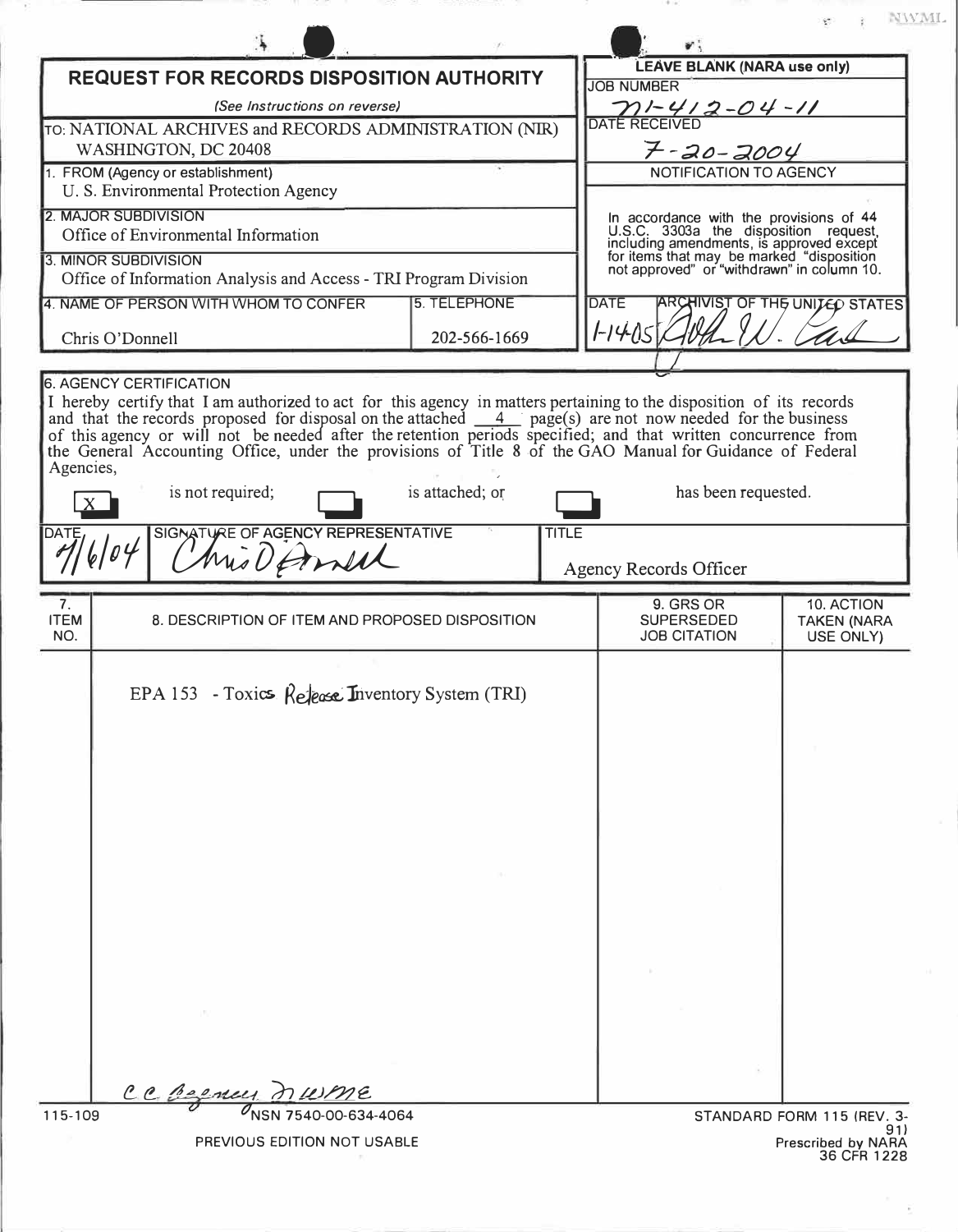# **EPA Records Schedule 153**

**Status:** Final, 06/30/2008

**Title:** TRI Processing System (TRIPS)

**Program:** Environmental Information

**Applicability:** Agency-wide

**Function:** 108-025-06-02 - Manage Toxic Substances

## **NARA Disposal Authority:**

This schedule authorizes the disposition of the record copy in any media (media neutral), excluding any records already in electronic form. Records designated for permanent retention must be transferred to the National Archives in accordance with NARA standards at the time of transfer.

•  $N1-412-04-11$ 

#### **Description:**

The TRI Processing System (TRIPS) was established under the Emergency Planning and Community Right-To-Know Act of 1986 (EPCRA) and expanded by the Pollution Prevention Act of 1990. The inventory contains information on toxic chemical releases and other waste management activities reported annually by certain covered industry groups as well as federal facilities. Data include chemical identity, amount of on-site users, releases and off-site transfers, including publicly-owned treatment works (POTWs), on-site treatment, and minimization/prevention actions. Also contains data collected via EPA Form 9350-1, Toxic Chemical Release Inventory Reporting Form, trade secret claims made by submitters, and submissions received in both paper and electronic format. Output and reports are used by citizens and community organizations, national organizations, businesses, and educational institutions, as well as EPA. EPA uses the data for a wide variety of activities, including targeting environmental problems, compliance and enforcement, and risk assessment.

#### **Disposition Instructions:**

**Item a:** Input - Electronic submissions with electronic signatures and electronic data extracted from paper submissions

The Office of Environmental Information, Office of Information Analysis and Access, TRI Program Division is responsible for the disposition of this item.

#### **• Disposable**

• Destroy when no longer needed to ensure access to, and use of, the electronic records throughout the authorized retention period.

**Item b:** Input - Paper submissions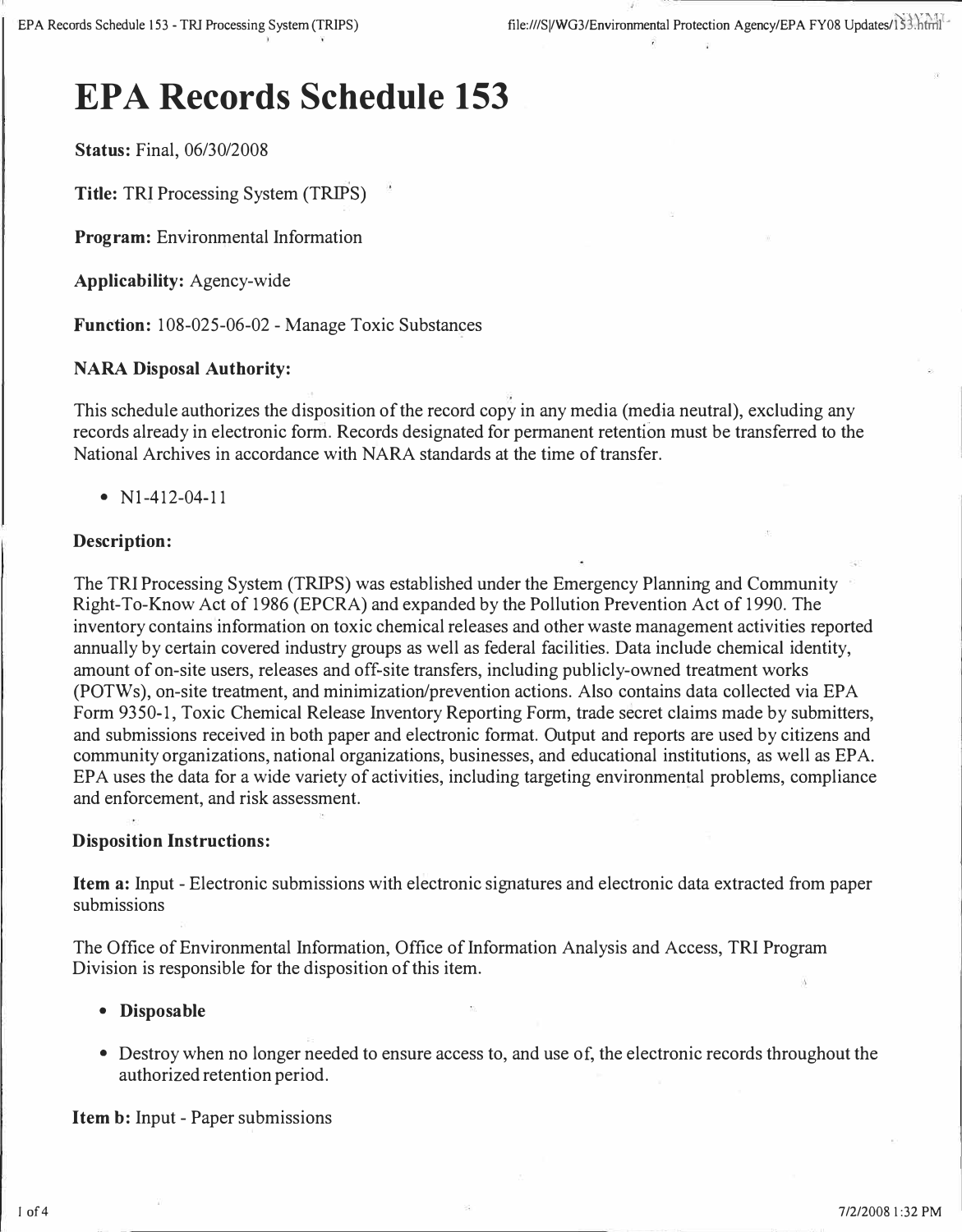The Office of Environmental Information, Office of Information Analysis and Access, TRI Program Division is responsible for the disposition of this item.

- **Disposable**
- Close after information is entered into the electronic system and verified.
- Destroy when 8 years old.

**Item c:** Trade secret claims

The Office of Environmental Information, Office of Information Analysis and Access, TRI Program Division is responsible for the disposition of this item.

- **Permanent**
- Close every 5 years.
- Transfer to the National Archives when most recent record is 15 years old. If any claims are submitted in electronic form, produce a paper copy to serve as the record copy and delete the electronic copy when no longer needed.

**Item d:** Trade secret claims - Tracking system (Automated Ledger Function (ALF))

The Office of Environmental Information, Office of Information Analysis and Access, TRI Program Division is responsible for the disposition of this item.

- **Disposable**
- Delete when obsolete or no longer needed.

**Item e:** TRIPS electronic software program

The Office of Environmental Information, Office of Information Analysis and Access, TRI Program Division is responsible for the disposition of this item.

- **Disposable**
- For each major version change, maintain current version following procedures required in NTSD's policies and procedures. For any routine software updates, delete software after quality assurance check is performed.

### **Item** f: TRIPS electronic data

The Office of Environmental Information, Office of Information Analysis and Access, TRI Program Division is responsible for the disposition of this item.

- **Permanent**
- Transfer to the National Archives annually, as specified in 36 CFR 1228.270 or standards applicable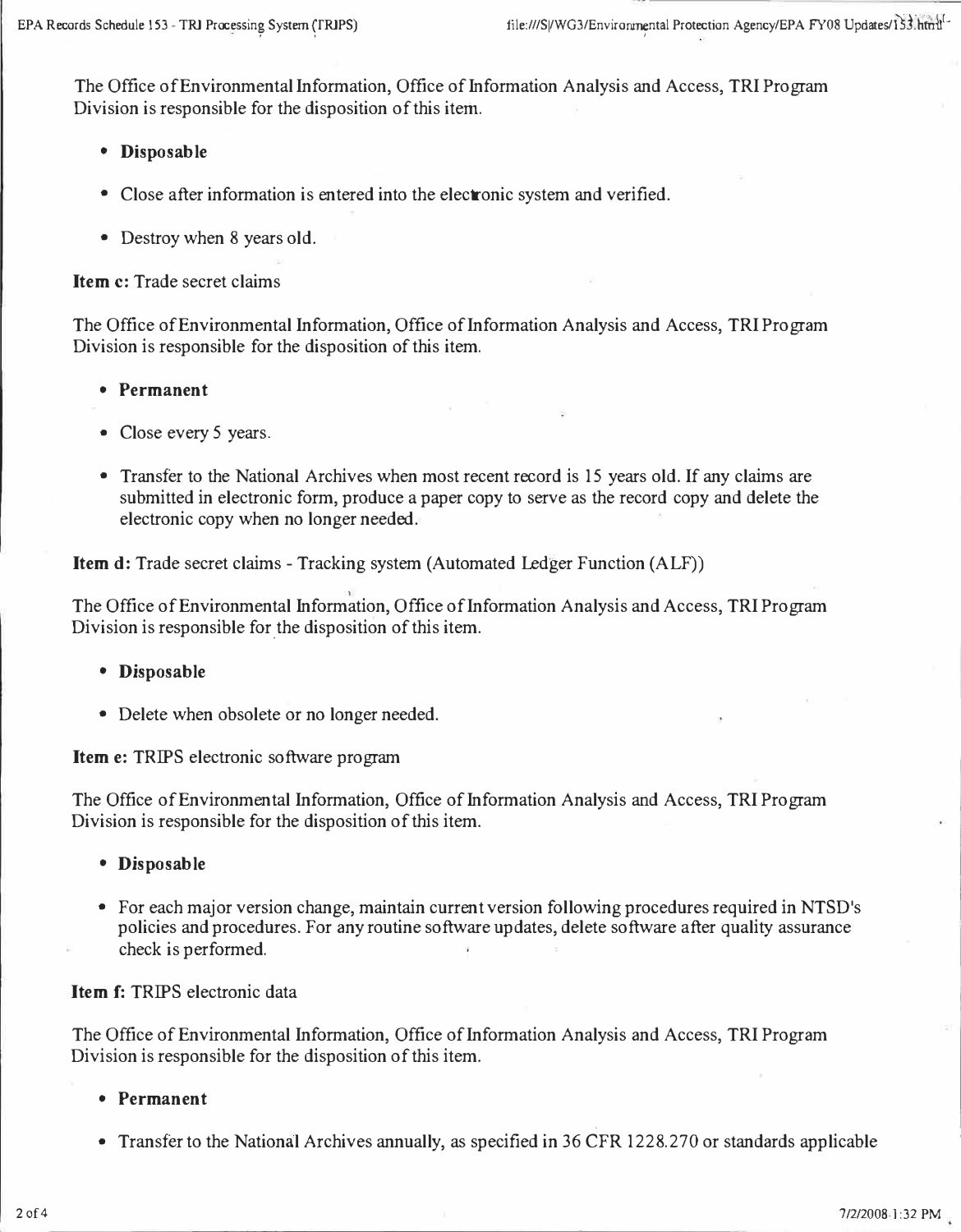at the time.

**Item g:** TRIPS output and reports

- **Varies**
- File with related records and follow instructions for the related records.

**Item h: TRIPS system documentation** 

The Office of Environmental Information, Office of Information Analysis and Access, TRI Program Division is responsible for the disposition of this item.

- **Permanent**
- Transfer to the National Archives those records necessary to document how the system captures, manipulates, and outputs data to the National Archives. Transfer the documentation with the electronic data (item f).

#### **Guidance:**

The Chemical Update System (CUS) is scheduled as EPA 273. See EPA 088 - Bibliographic and Reference Systems for the EPCRA Targeting System (ETS), and EPA 37a for TSCA Chemical Inventory File.

Specific legal citations include:

- SARA Title III Emergency Planning and Community Right-To-Know Act of 1986, Section 313, 42 U.S.C. 11023
- Pollution Prevention Act of 1990, 42 U.S.C. 13101 et seq.
- 40 CFR Part 372

#### **Reasons for Disposition:**

The following changes were made in the 06/30/2008 version:

- Revised title of schedule and disposition items  $e, f, g$  and  $h$ .
- Revised wording of disposition item a.
- Added wording about applicability for disposition items a-f and h.
- Updated contact information.

This item is a major system supporting operations required by statute and regulations for compliance and enforcement. This item combines EPA series 272 (NC1-442-88-3/19) which was previously appraised as permanent, and the input records covered in EPA series 224, scheduled as Nl-4a2-95-7/3. The TRI data is primarily received and captured in electronic format, including electronic signatures, however, some submissions are still received in paper. The program office recommends an 8-year retention for the paper submissions so that the signatures are available for administrative and legal purposes. The retention for the data in the TRI electronic system has not changed. Disposition instructions for the trade secret claims tracking system, which is used to track submissions of trade secret claims, has been added.